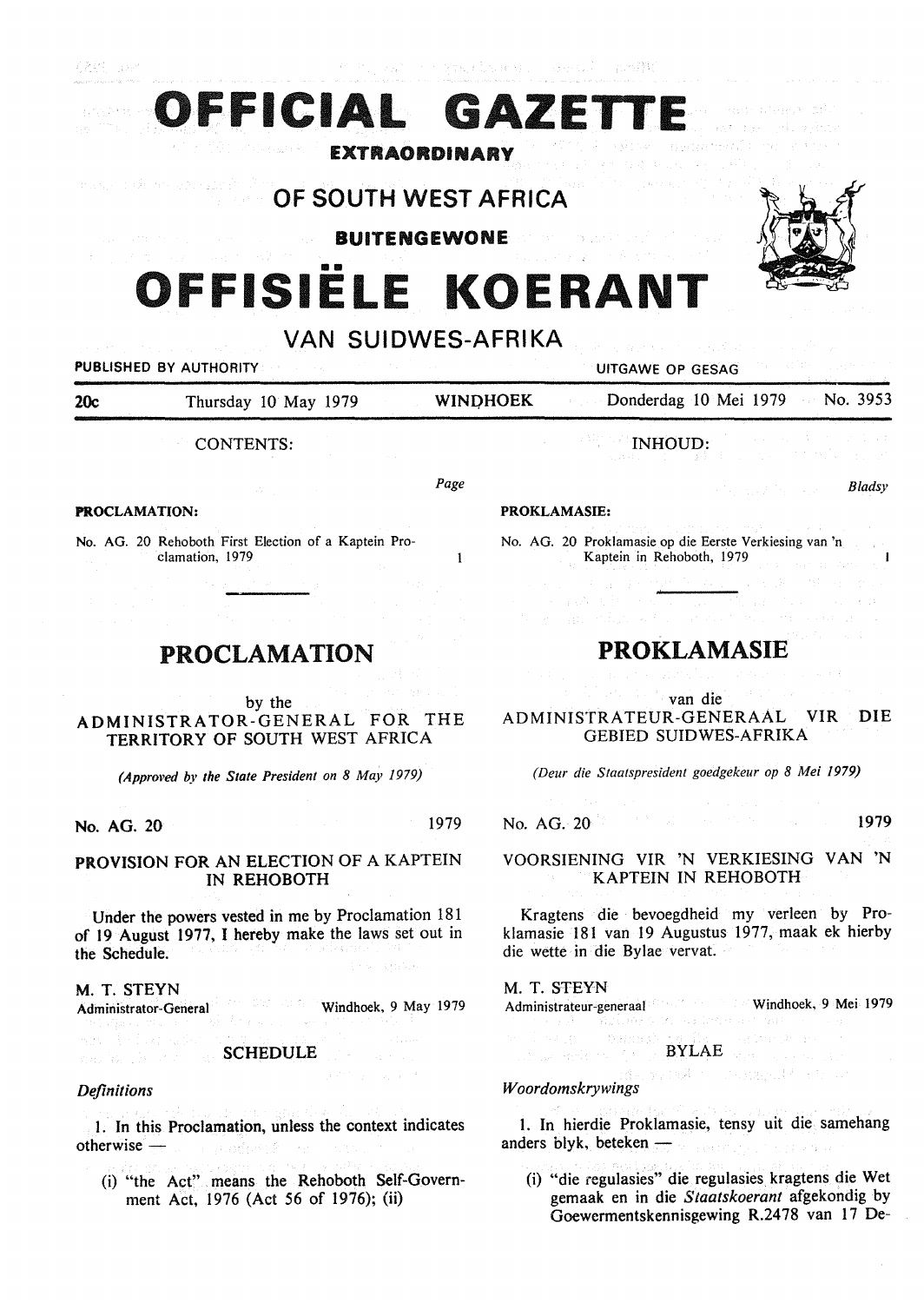- (ii) "the regulations" means the regulations made under the Act and published in the *Government*  Gazette by Government Notice R.2478 of 17 December 1976, as amended by Government Notices R.108 of 28 January 1977 and R.1497 of *5* August 1977; (i)
- (iii) "first election" means the first election, contemplated in section 10(1) of the Act, of a Kaptein. (iii)

#### *Nullification of election of Kaptein*

2. The election of a Kaptein which took place in accordance with the provisions of section 2 of the Rehoboth First Elections Proclamation, 1977 (Proclamation AG. 1 of 1977), is hereby declared null and **void** and the first election of a Kaptein shall, subject to **the** provisions of this Proclamation, take place in accordance with the Act and the regulations.

#### *First election of Kaptein*

3. ( 1) The written document referred to in section 10(2) of the Act, by which a candidate for the office of Kaptein at the first election is nominated, shall be submitted to the Magistrate of Rehoboth at a nomination court to be held in accordance with the Act and the regulations in the court-room at his office on 18 May 1979 at 10h00.

(2) If more than one candidate is nominated, the first election of a Kaptein shall take place on 25 June 1979 between 07h00 and 21h00 at the places specified in the third column of the Annexure.

## *Application of Act and regulations*

4. (I) In the application of the Act and the regulations in respect of the first election of a Kaptein -

- (a) the places and times determined by this Proclamation, shall be deemed to have been determined under subsection (1) of section 10 of the Act by the Administrator-General, and as if the proviso to that subsection had been deleted;
- (b) the time and place determined by this Proclamation for the nomination of candidates for the office of Kaptein, shall be deemed to have been determined under subsection (2) of that section by the Magistrate of Rehoboth;
- (c) the publication of this Proclamation in the *Official Gazette* shall be deemed to be the publication by the Magistrate of Rehoboth of all matters which he is in terms of subsection (6) of that section required to publish.

sember 1976, soos gewysig deur Goewermentskennisgewings R.108 van 28 Januarie 1977 en R.1497 van 5 Augustus 1977; (ii)

- (ii) "die Wet" die Wet op Selfregering vir Rehoboth, 1976 (Wet 56 van 1976); (i)
- (iii) "eerste verkiesing" die eerste verkiesing, in artikel 10(1) van die Wet beoog, van 'n Kaptein. (iii)

#### *Nietigverklaring van verkiesing van Kaptein*

2. Die verkiesing van 'n Kaptein wat ooreenkomstig artikel-2 van die Proklamasie op die Eerste Verkiesings in Rehoboth, 1977 (Proklamasie AG. 1 van 1977), plaasgevind het, word hierby nietig verklaar en die eerste verkiesing van 'n Kaptein vind, behoudens die bepalings van hierdie Proklamasie, ooreenkomstig die Wet en die regulasies plaas.

#### *Eerste verkiesing van Kaptein*

3. (1) Die skriftelike stuk in artikel 10(2) van die Wet bedoel, waarby 'n kandidaat vir die Kapteinskap by die eerste verkiesing genomineer word, moet aan die Landdros van Rehoboth verstrek word by 'n nominasiehof wat ooreenkomstig die Wet en die regulasies op **18**  Mei 1979 om 10h00 in die hofsaal by sy kantoor gehou moet word.

(2) lndien meer as een kandidaat genomineer word, vind die eerste verkiesing van 'n Kaptein plaas op 25 Junie 1979 tussen 07h00 en 21h00 op die plekke in die derde kolom van die Aanhangsel genoem.

#### *Toepassing van Wet en regulasies*

4. (1) By die toepassing van die Wet en die regulasies ten opsigte van die eerste verkiesing van 'n Kaptein  $-$ 

- (a) word die plekke en tye wat by hierdie Proklamasie bepaal is, geag kragtens subartikel ( 1) van artikel IO van die Wet deur die Administrateur-generaal bepaal te wees, en wel asof die voorbehoudsbepaling by daardie subartikel geskrap was;
- (b) word die tyd en plek wat by hierdie Proklamasie vir die nominasie van kandidate vir die Kapteinskap bepaal is, geag kragtens subartikel (2) van daardie artikel deur die Landdros van Rehoboth bepaal te wees;
- (c) word die afkondiging van hierdie Proklamasie in die *Offisiële Koerant* geag die afkondiging deur die Landdros van Rehoboth te wees van alle aangeleenthede wat hy ingevolge subartikel (6) van daardie artikel moet **afkondig.**